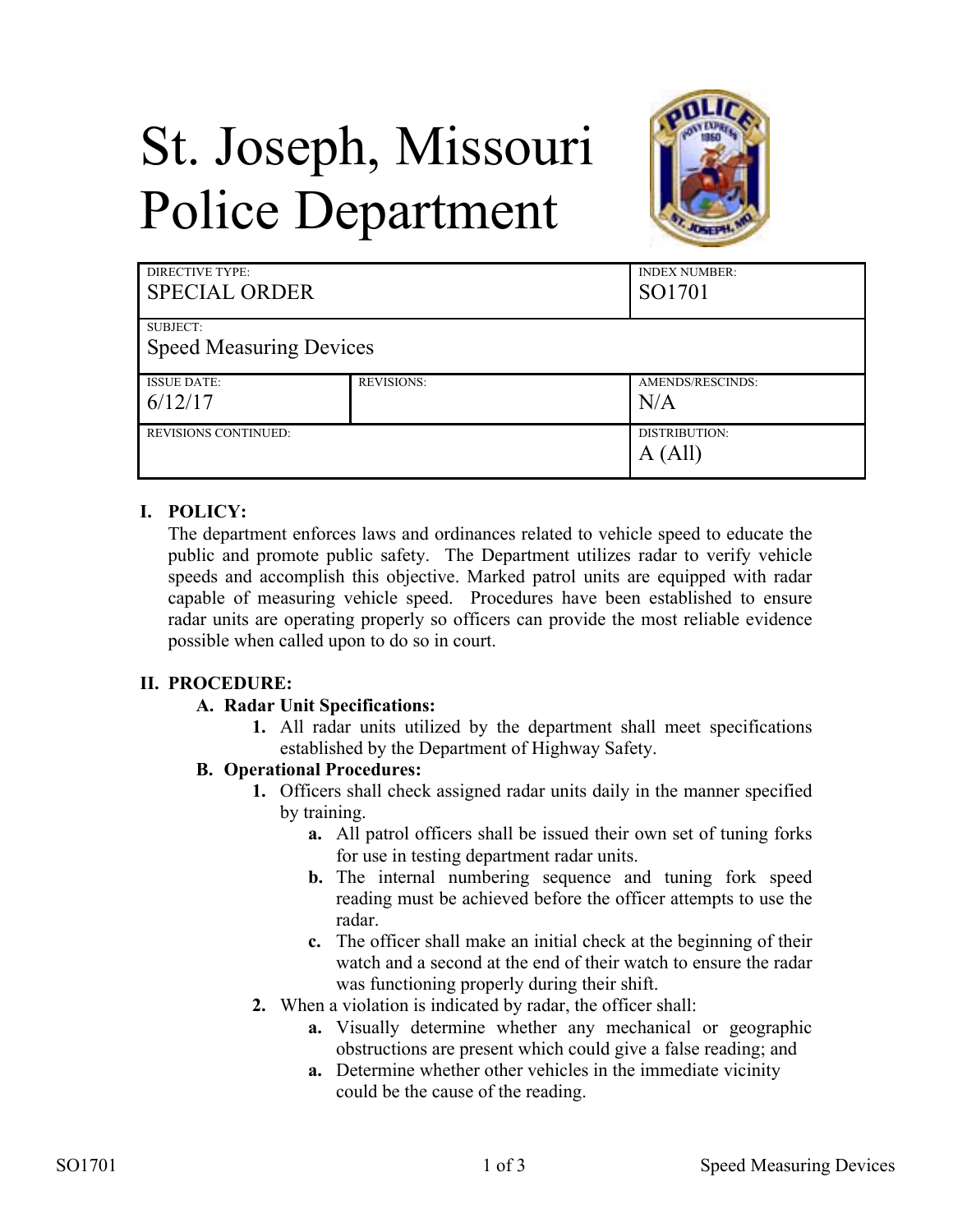## **C. Proper Care of the Radar**

- **1.** Radar units shall remain in their assigned vehicles.
	- **a.** Radar units will not be moved from one vehicle to another without the approval of the Traffic Unit Supervisor, his designee or the Shift Supervisor.
	- **b.** All radar units will be cared for according to the manufacturer's recommendations.

## **D. Programmed Maintenance**

- **1.** When an officer notes a malfunction of a radar unit, the unit will not be used for speed enforcement.
	- **a.** The Officer shall notify the Shift and Traffic Unit Supervisors.
	- **b.** The Traffic Unit Supervisor, or his designee, shall inspect the unit and attempt to duplicate the malfunction.
	- **c.** If the unit is found to be malfunctioning, the Traffic Unit Supervisor, or his designee, shall send the unit to a factory authorized center for repair.

### **E. Maintenance and Calibration Records**

- **1.** The Traffic Unit Supervisor, or his designee, shall record pertinent inspection information regarding each radar unit.
	- **a.** Reports of damage or malfunction will be noted.
	- **b.** When radar units are sent to repair centers, the Traffic Unit Supervisor, or his designee, shall note the reason for the repair and the fact that the unit was rechecked upon receipt and determined to be functioning properly.
	- **c.** In this manner, specific radar units may be identified as needing to be replaced, and a record of calibration checks will be maintained for potential court use.

### **F. Operator Training and Certification**

- **1.** Initial training:
	- **a.** Each patrol officer shall receive initial instruction in the proper use of radar equipment during the police academy. Additional instruction will be given during the FTO program and as needed when department radar equipment is updated and/or changed.
	- **b.** Field Training Officers will test officers during FTO training and verify their knowledge of the proper operation of standard department radar equipment. The successful accomplishment of this training/testing will be noted in the trainee's Field Training Task List.
- **2.** Certification:
	- **a.** At the conclusion of this initial training, the Department Radar Certification Officer shall test the officer in the operation of standard radar equipment.
	- **b.** Upon successful completion of the examination the Radar Certification Officer will forward certification of the officer to